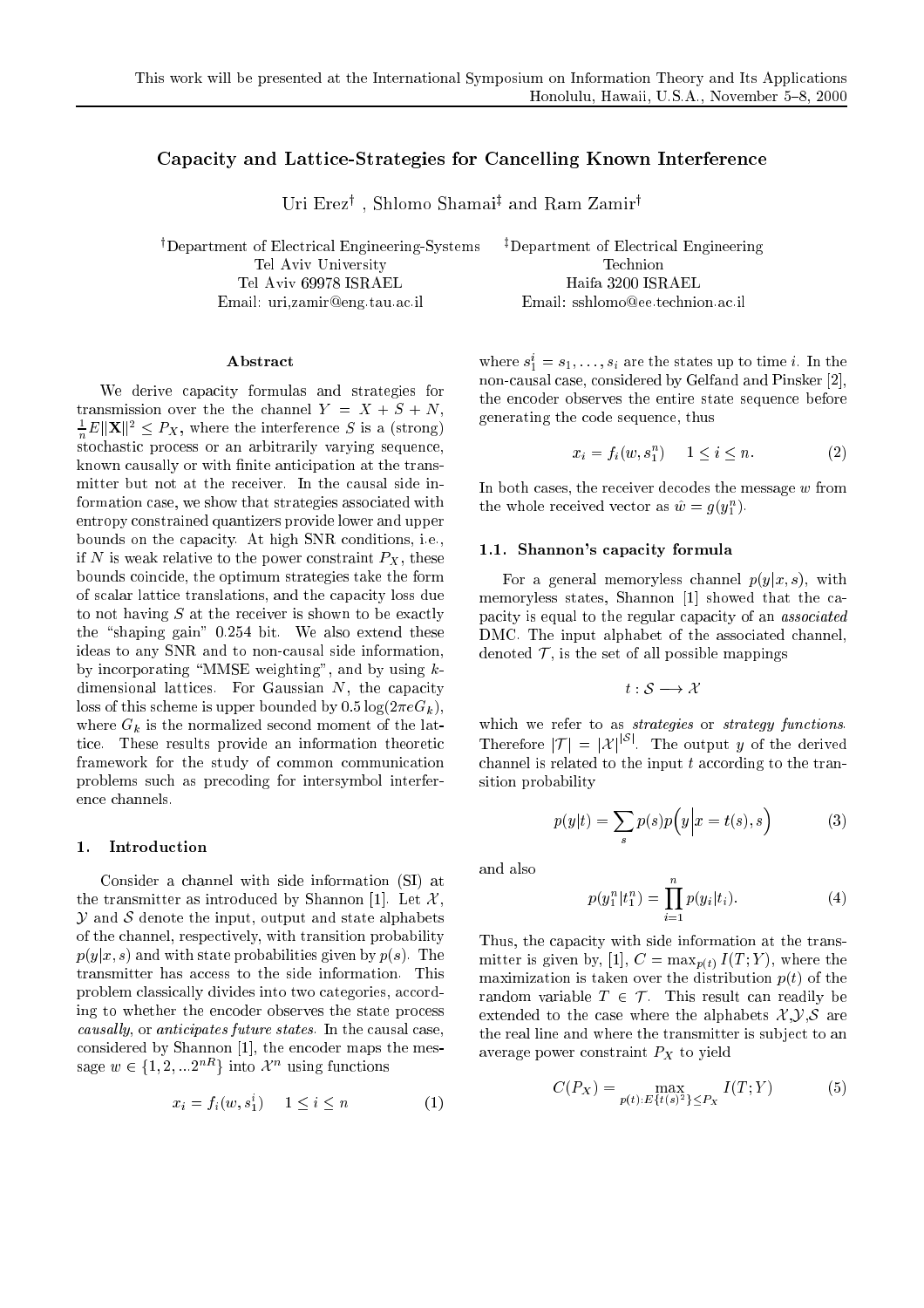## 1.2. Additive noise with a power constraint

We consider the specific channel model

$$
Y = X + S + N,\t(6)
$$

where  $S$  is known at the encoder, and  $N$  is a statistically independent r.v. In [3] Costa studied the case where  $S$  and  $N$  are Gaussian random variables, with variances  $P_S$  and  $P_N$  respectively, and where the encoder is non causal with unlimited anticipation, i.e., has knowledge of the entire state sequence  $S_1, S_2, \ldots, S_n$  at the beginning of transmission. He showed that in this case the capacity is equal to  $\frac{1}{2} \log(1 + P_X/P_N)$  where  $P_X$  is the power constraint of the transmitter. Therefore the noise  $S$  does not incur any loss in capacity in this case.

Finding explicit solutions for the causal sideinformation case seems a harder problem. Also, it is interesting to know how much is lost in capacity with respect to the non causal case, and with respect to the case where the side information is available also at the receiver side. Willems described in [4] a causal coding scheme in which the encoder uses some of its power to convert the noise  $S$  into a discrete r.v. whose support is an equally spaced lattice  $(...,-3A,-2A,-A,0,A,2A,3A,...)$  which effectively leaves us with a Gaussian noise channel. However, this scheme entails a power loss due to this "noise concentration" process, equal to  $A^2/12$  when  $A^2 \ll P_S$ . In [5] Willems refers to schemes which circumvent the power loss of "noise concentration".

The paper presents new results regarding the channel  $(6)$ , where N may or may not be Gaussian, and the side information is either causal or available with anticipation. Section 2 provides explicit capacity formulas and optimum strategies for causal side information. Section 3 proposes efficient schemes for side information known with finite anticipation. Section 4 discusses cancellation of arbitrary interference while Section 5 links the results to the intersymbol interference (ISI) precoding problem.

#### 2. Results for Causal Encoding

We first treat the asymptotic case of strong i.i.d. interference, i.e.,  $P_S \gg P_X$ . This greatly simplifies the treatment, while still incurs only a *finite penalty* relative to the case of  $S \equiv 0$  which we shall quantify. To that end, assume S is of the form  $S_{\beta} = \beta S_0$  where  $S_0$  has a uniformly continuous p.d.f. Note that the limit  $\beta \to \infty$  corresponds to ("infinitely") strong interference. Define  $C(P_X) = \lim_{\beta \to \infty} C_{\beta}(P_X)$ , where  $C_{\beta}(P_X)$  is the capacity with causal side information

(5) with  $S = \beta S_0$ . We begin with a causal encoder and first give a general formula for the capacity. Define

$$
\tilde{C}_{\beta}(P_X) = h(S) - \inf_{f \in \mathcal{F}(P_X)} h(f(S) + N) \tag{7}
$$

where  $h(\cdot)$  denotes differential entropy,  $\mathcal{F}(P_X) = \{f :$  $E[f(S) - S]^2$   $\leq P_X$  and  $S = \beta S_0$ .

## Theorem 1

$$
C(P_X) = upper
$$
 convex envelope of  $\hat{C}(P_X)$ . (8)

where  $\tilde{C}(P_X) = \lim_{\beta \to \infty} \tilde{C}_{\beta}(P_X)$ 

The direct part of the theorem follows from the observation that  $\ddot{C}(P_X)$  can be achieved by the following scheme. The transmitter uses an input alphabet that consists of strategies belonging to

$$
\mathcal{A}_L = \{ t : t(s) = t_0(s - c), |c| < L \}.\tag{9}
$$

where  $t_0(s) + s \in \mathcal{F}(P_X)$ . That is, all strategies are a shift of a single strategy of power  $P_X$ , with the shift being restricted to some  $L$ . For sufficiently large  $L$ , a uniform distribution on  $A_L$  induces an output entropy  $h(Y) = h(S) + o(1)$  where  $o(1) \rightarrow 0$  as  $\beta \rightarrow \infty$ . Therefore, to achieve capacity,  $t_0$  should be chosen so that it minimizes  $h(Y|T) = h(t_0(S) + S + N)$ . Note that  $f(s)$ of (7) corresponds to  $t_0(s) + s$ .

## 2.1. A bound via entropy constrained quantization

From Theorem 1 we see that the capacity formula involves finding an optimal  $f(.)$ , minimizing  $h(f(S) +$ N) subject to the power constraint,  $f \in \mathcal{F}(P_X)$ . The following theorem links this problem to that of finding the optimal entropy constrained quantizer of  $S$ . Let

$$
H_{min}(S, D) = \inf H(Q(S))
$$

denote the minimum entropy in quantizing  $S$  with mean squared distortion D, where  $H(\cdot)$  denotes regular entropy and the infimum is over all quantizers  $Q$ satisfying  $E[Q(S) - S]^2 \leq D$ .

**Lemma 1** Suppose that  $N = \gamma N_0$  and that  $N_0$  has a density. Then

$$
\tilde{C}_{\beta}(P_X) \ge h(S) - H_{min}(S, P_X) - h(N) \tag{10}
$$

the other hand, for any 
$$
a > 0
$$

 $On$ 

$$
\tilde{C}_{\beta}(P_X) \leq \qquad \qquad h(S) - \qquad (11)
$$
\n
$$
H_{min}(S, [\sqrt{P_X}) + a/2]^2) -
$$
\n
$$
h(N) + I(N; N + Z_a)
$$

where the r.v.  $Z_a$  is independent of N and is uniformly distributed over  $(-a/2, +a/2)$ .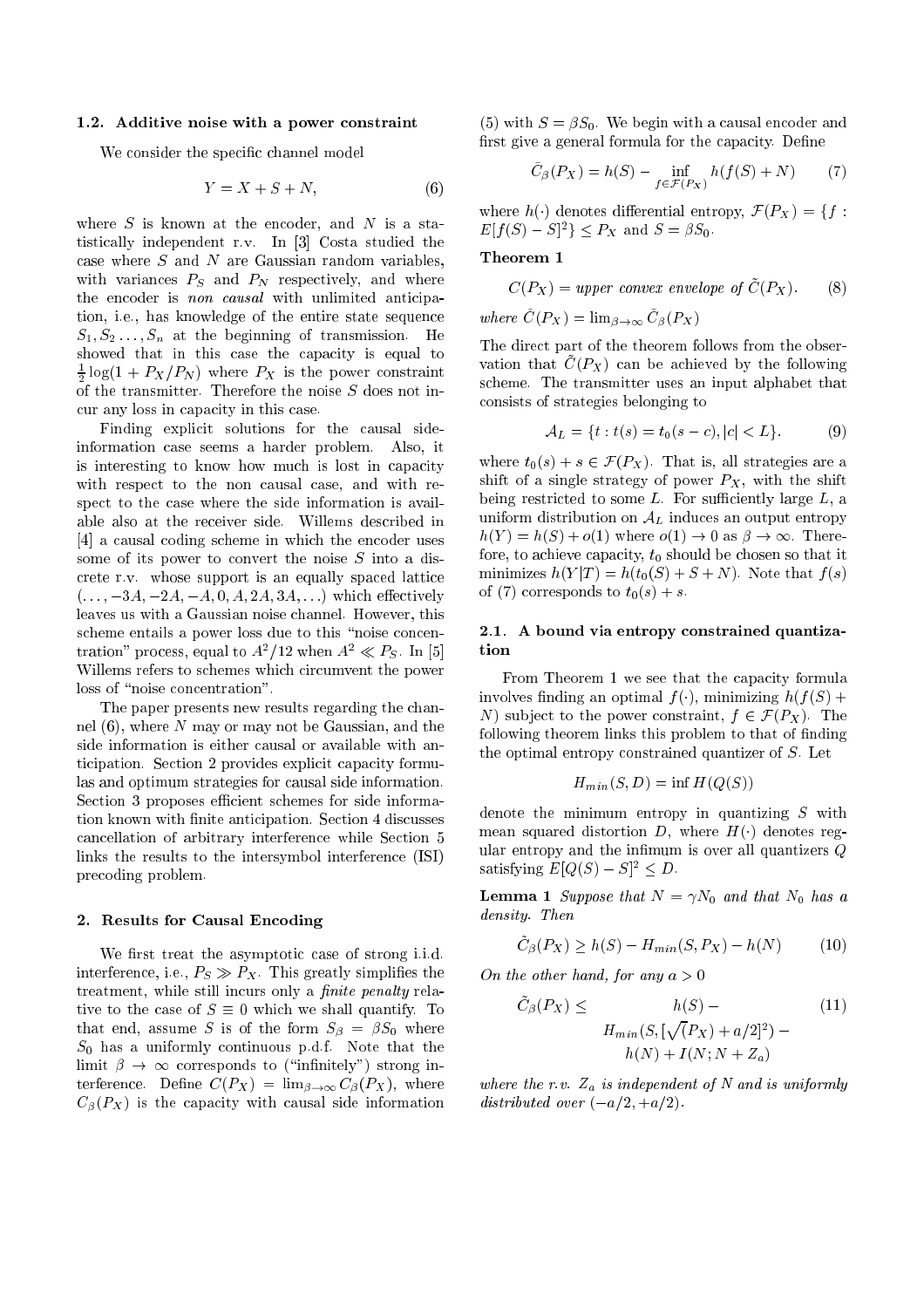Clearly, as the variance of N goes to zero,  $I(N; N +$  $Z_a$ )  $\rightarrow$  0 for any  $a > 0$ , implying

$$
\tilde{C}_{\beta}(P_X) = h(S) - H_{min}(S, P_X) - h(N) + \epsilon(\gamma) \quad (12)
$$

where  $\epsilon(\gamma) \to 0$  as  $\gamma \to 0$ .

## 2.2. High SNR ase

We now restrict attention to the case  $P_N \ll P_X \ll$  $P<sub>S</sub>$ . By the well known result of Gish and Pierce from high resolution quantization theory  $[6, 7]$ , the optimum entropy onstrained quantizer is asymptoti
ally uniform, implying that  $H_{min}(S, D) = h(S) - \log \sqrt{12D}$ for  $D/P_s \to 0$ . Hence, by Lemma 1 the capacity with ausal side information is given asymptoti
ally by

$$
C(P_X) = \frac{1}{2}\log 12P_X - h(N) + o(1), \qquad (13)
$$

where  $\lim_{\gamma\to 0} \lim_{\beta\to\infty} o(1) = 0$ . Therefore the asymptotic rate loss with respect to the no-interference case  $P_S = 0$  (or equivalently, to having S also at the receiver), is equal to the shaping gain,  $\frac{1}{2} \log \frac{2e}{12} \approx$ 0:254 bit. Note that this result holds for any noise N.

Using a uniform quantizer as  $f(\cdot)$  in (7), the direct part of Theorem 1 indicates an explicit encoding scheme. We choose  $t_0(s) = Q_{\Delta}(s) - s$  where  $Q_{\Delta}(\cdot)$  is a uniform scalar quantizer with step size  $\Delta = \sqrt{12P_X}$ . We now apply a uniform distribution upon the lass of strategies which are shifts of  $t_0$ 

$$
t_v = Q_{\Delta}(s - v) + v - s
$$
  
=  $[v - s] \mod \Delta$  (14)

limited to the interval  $v \in (-\frac{\Delta}{2}, +\frac{\Delta}{2})$ . Therefore,  $X =$  $Q_{\Delta}(S - V) + V - S$ . It is known, [8], that X ~  $U(-\frac{1}{2}, +\frac{1}{2})$  as well, so  $E A^{\dagger} = F X$  as desired. Using this input distribution, the de
oder re
eives

$$
Y = X + S + N = Q_{\Delta}(S - V) + V + N \tag{15}
$$

Invoking a modulo operation to the basi interval  $\{\pm, \pm, \mp\}$  (which is an information lossless operation when  $\mathcal{S}$  is the resulting output is  $\mathcal{S}$  is  $\mathcal{S}$  . The resulting output is  $\mathcal{S}$ N, where the approximation follows since  $P_N \ll P_X$ . This gives rise to the rate

$$
I(V; Y_{mod}) \approx h(V) - h(N) \tag{16}
$$

$$
= \log \Delta - h(N) \tag{17}
$$

$$
= \frac{1}{2}\log 12P_X - h(N). \tag{18}
$$

Hence, in light of  $(13)$  this scheme is asymptotically optimal.

The idea behind the s
heme in (14) resembles that of the technique for information embedding in [9].

## 2.3. General SNR ase

Dropping the high SNR assumption, we propose an efficient strategy based on an "inflated" lattice. This scheme uses a scaling coefficient,  $0 < \alpha \leq 1$ , effectively producing at the receiver end a lattice with cells of power  $r_{X}/\alpha$ -, at the expense of adding an additional noise component with variance  $\left(\frac{1-\alpha}{\alpha}\right)$ 2 - <u>A</u> . <del>- .</del> s
aling fa
tor should be hosen so as to maximize the orresponding mutual information. A detailed exposition of the scheme is presented in the next section, taking  $\kappa = 1$ . A tentative choice of  $\alpha = \frac{1}{p}$  is  $-0$ lose to optimal for Gaussian N, yielding in the limit of the limit of the limit of the limit of the limit of th as  $P_X/P_N \rightarrow 0$  a rate of  $0.2P_X/P_N$  nats, indicating that the rate loss due to ausality is bounded by 7dB.

### 3. Results for Non
ausal Side Information

We can link our result to Costa's by allowing the encoder to anticipate  $k$  states ahead. We generalize the s
heme above by employing an (optimal) latti
e ve
tor quantizer  $Q_{\Lambda}(\cdot)$  instead of the scalar one of (15). That is, we now apply a uniform distribution over the family of strategies

$$
\mathbf{t}_{\mathbf{v}} = Q_{\Lambda}(\alpha \mathbf{s} - \mathbf{v}) + \mathbf{v} - \alpha \mathbf{s}
$$
  
= 
$$
[\mathbf{v} - \alpha \mathbf{s}] \mod \Lambda
$$
 (19)

where all vectors are  $k$ -dimensional and where  $v$  is a member of a basi Voronoi region of the (optimal) lattice  $\Lambda$  having a second moment  $P_X$ . Upon reception, Y is multiplied by  $\alpha$  and then reduced modulo  $\Lambda$  resulting in

$$
\mathbf{Y}' = \alpha \mathbf{Y} \text{ mod } \Lambda \tag{20}
$$

The resulting channel is a modulo- $\Lambda$  additive noise hannel des
ribed by the following lemma:

Lemma 2 (Inflated lattice lemma) The channel defined by  $(6)$ ,  $(19)$  and  $(20)$  satisfies

$$
\mathbf{Y}' = \mathbf{V} + \mathbf{N}'.\tag{21}
$$

with

$$
\mathbf{N}' = \left[ (1 - \alpha)\mathbf{U} + \alpha \mathbf{N} \right]. \tag{22}
$$

where U is <sup>a</sup> r.v. distributed uniformly over the Voronoi region of  $\Lambda$  and addition is modulo- $\Lambda$ .

The orresponding rate is

$$
Rate(k) = I(V; Y)
$$
 (23)

$$
= h(\mathbf{Y}') - h(\mathbf{N}') \tag{24}
$$

$$
= \frac{1}{2}\log(P_X/G_k) - h(\mathbf{N}'). \tag{25}
$$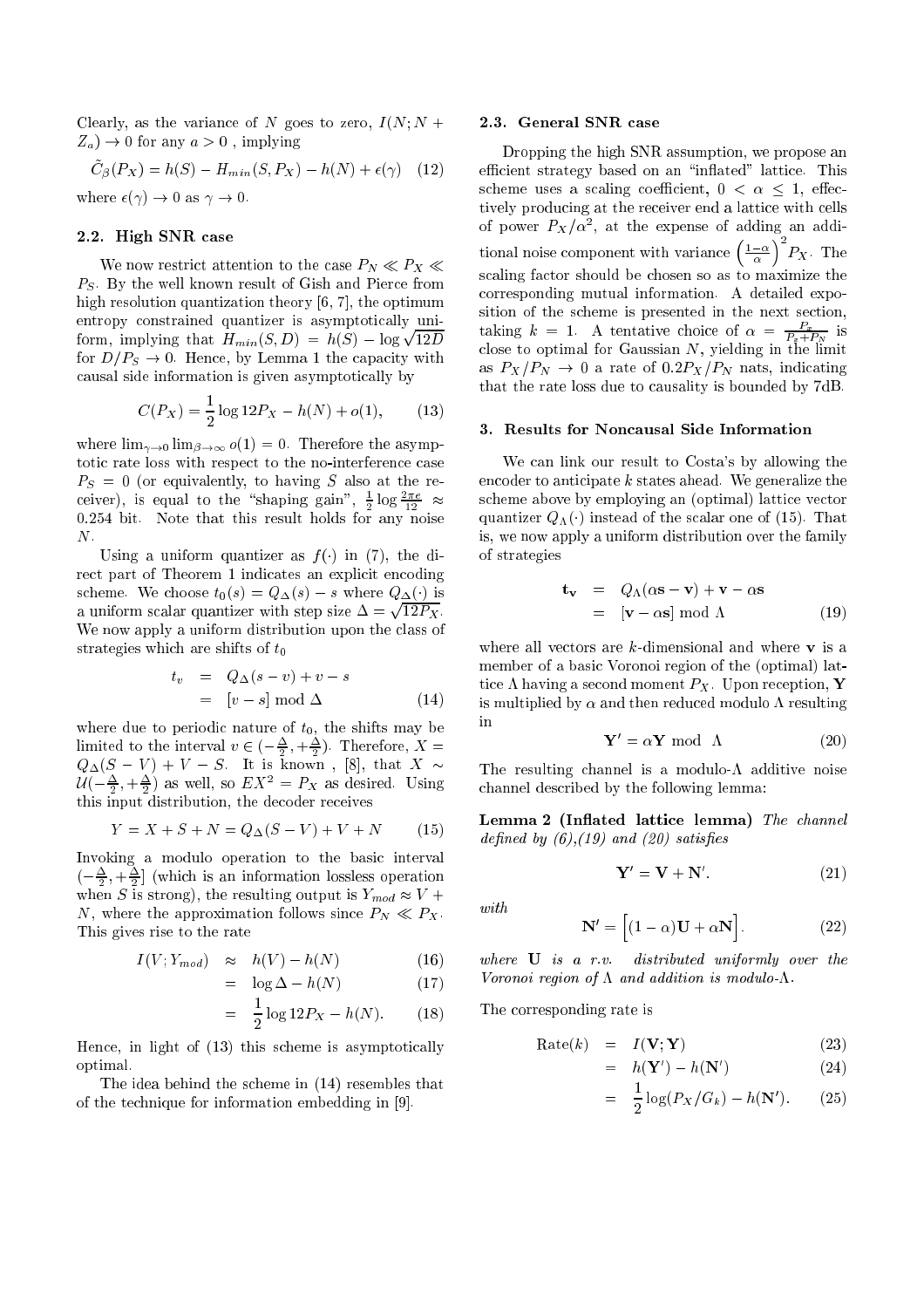For optimum lattices  $G_k \to 1/2\pi e$  as  $k \to \infty$ , and we also have that the noise U tends to a Gaussian distribution. Choosing  $\alpha = \frac{P}{P_X + P_N}$  we have

$$
Var(N') = (1 - \alpha)^2 Var(U) + \alpha^2 Var(N) \quad (26)
$$

$$
= \frac{P_N P_X}{P_N + P_X}
$$

When the noise **N** is Gaussian, N is also Gaussian (as  $k \to \infty$  and we have

$$
\begin{aligned} \text{Rate}(k = \infty) &= \frac{1}{2} \log(2\pi e P_X) - \log\left(2\pi e \frac{P_N P_X}{P_N + P_X}\right) \\ &= \frac{1}{2} \log(1 + \frac{P_X}{P_N}). \end{aligned} \tag{27}
$$

Therefore for Gaussian noise as  $k \to \infty$  there is no loss at all. This coincides with the results of [3]. Note that this result holds at any SNR.

## 4. Arbitrarily Varying Interferen
e

We note that *any* interference sequence known at the transmitter can be "forced" to comply with the strong memoryless interferen
e ondition by using dithering techniques. Assume that the transmitter and receiver have access to a common (pseudo) random sour
e. Then the tranmitter may add a very strong i.i.d. dither signal  $S_i$  to  $S_i$ , resulting in  $S_i = S_i + S_i$ . The encoding scheme, i.e.  $(19)$ , is performed as before with  $s_i$  being subsituted with  $s_i$ . The receiver adds this same dither upon recetion, i.e.,  $r_i = \Lambda_i + \Lambda_i + \Lambda_i + iV_i$ and proceeds as before. Therefore,  $S_i + S_j$  satisfies the required onditions, so the results of (18) and (27) hold for any interferen
e sequen
e, even an arbitrarily varying one. In particular, for Gaussian  $N$ , the effect of any interferen
e known at the transmitter non ausally can be cancelled completely, with no power loss.

## 5. Appli
ation to Pre
oding

We now briefly hint at the connection of the above results to the problem of precoding for ISI channels. Assume a discrete time linear channel model (corresponding to a WMF front end)

$$
Y_i = X_i + \sum_{k=1}^{L} h_k X_{i-k} + N_i
$$
 (28)

where all quantities are real valued and  $N_i$  is i.i.d. Gaussian. Decision feedback is a well known technique for cancelling the effect of the ISI at the receiver side.

In precoding (see, e.g.,  $[10]$ ), one regards the ISI term,  $\sum_{k=1}^{L} h_k X_{i-k}$  as interference that is known to

the encoder but ignored by the receiver. This fits our hannel model of side information (the ISI term) at the transmitter side, but for the fact that the ISI term is message dependent. However, this flaw can be remedied by adding a strong ("infinite") dither signal as done in Section 4, thereby producing a state sequence  $S_i = \text{ISI}_i + \text{dither}_i$ , which is message independent. This being done, performan
e hara
terization and bounds an be drawn from the previous se
tions. One observation is that confining the ISI cancellation to be causal, the optimal en
oding method at high SNR is through using as "input symbols" (strategies) uniform quantizers of the state sequen
e. This is exa
tly equivalent to Tomlinson precoding [11]. This also proves that the loss under these onstraints is exa
tly the shaping gain. The treatment can also be extended to more general ISI hannel models than (28) su
h as the MMSE-DFE front end model and to non causal precoding along the lines of Section 3.

#### Referen
es

- [1] C. E. Shannon. Channels with side information at the transmitter. IBM Journal Resear
h and Development, 2:289-293, Oct. 1958.
- [2] S.I. Gelfand and M. S. Pinsker. Coding for channel with random parameters. Problemy Pered. In $form.$  (Problems of Inform. Trans.), 9, No. 1:19-31, 1980.
- [3] M.H.M. Costa. Writing on dirty paper. IEEE Trans. Information Theory, IT-29:439-441, May 1983.
- [4] F.M.J.Willems. On gaussian channels with side information at the transmitter. In Proc. of the Ninth Symposium on Information Theory in the Benelux, Ens
hede, The Netherlands, 1988.
- [5] F.M.J.Willems. Private communication.
- [6] H. Gish and N. J. Pierce. Asymptotically efficient quantization. IEEE Trans. Information Theory, IT-14:676-683, Sept. 1968.
- [7] T. Linder. Private communication.
- [8] R. Zamir and M. Feder. On lattice quantization noise. IEEE Trans. Information Theory, pages 1152-1159, July 1996.
- [9] B. Chen and G. W. Wornell. Quantization index modulation: A lass of provably good methods for digital watermarking and information embedding. In Proceedings of ISIT 2000, Sorrento, Italy, page 46, June 2000.